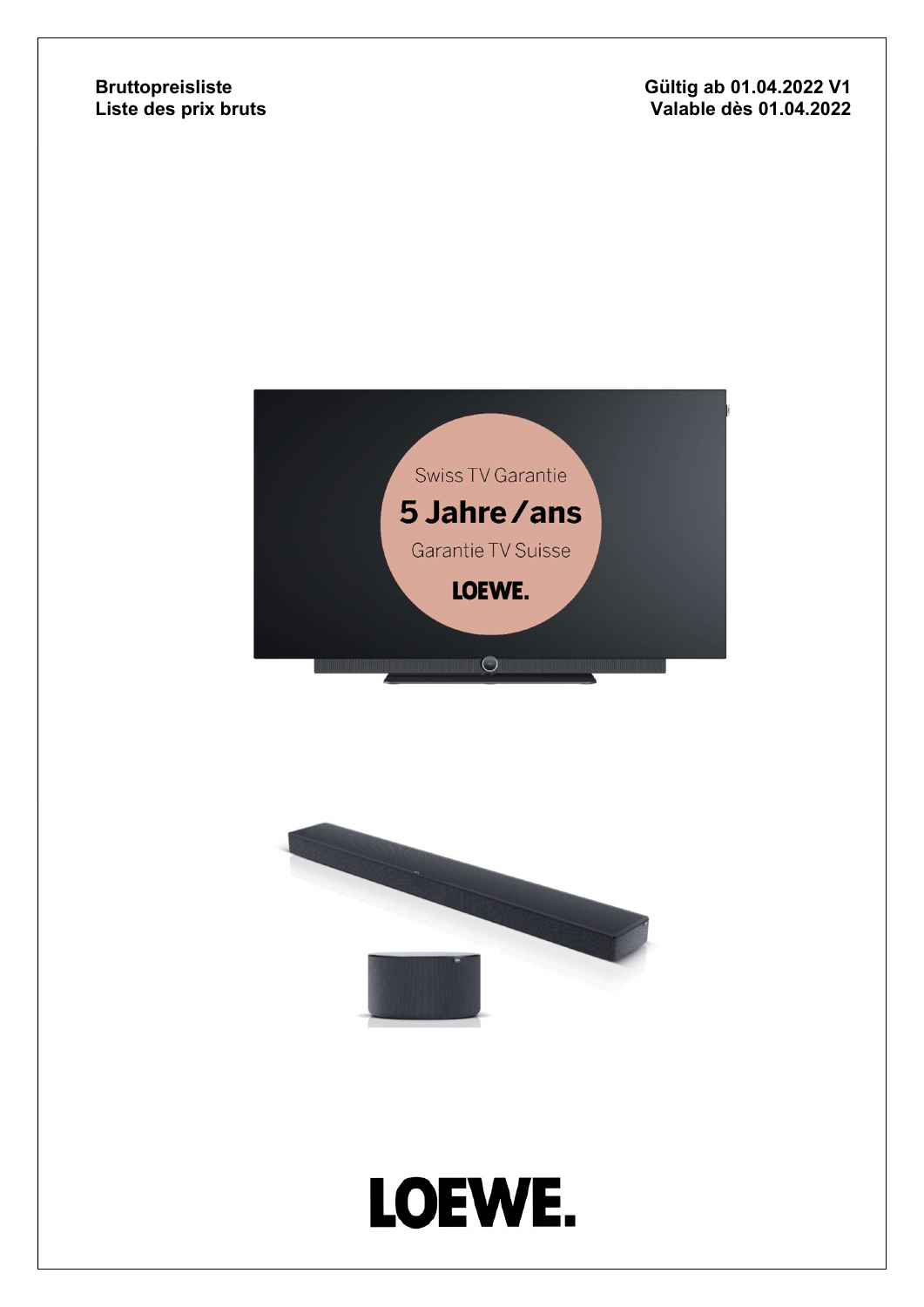| Loewe bild s |                                                                                                                                                                                                                            |                   |                     |                |        |                               |  |  |
|--------------|----------------------------------------------------------------------------------------------------------------------------------------------------------------------------------------------------------------------------|-------------------|---------------------|----------------|--------|-------------------------------|--|--|
| Art.Nr.      | Modell                                                                                                                                                                                                                     | <b>Bildschirm</b> | Panel               | <b>Chassis</b> | Farben | <b>UVP</b> <sup>o</sup>       |  |  |
| No. d'art.   | Modèle                                                                                                                                                                                                                     | Ecran<br>cm       | Dalle               |                | Couleu | <b>PIR<sup>°</sup></b><br>Fr. |  |  |
| 60420D99     | Loewe bild s.77 edition<br>Spezial Gold Edition zu 99 Jahre Loewe<br>Edition spéciale or pour les 99 ans de Loewe                                                                                                          | 195               | OLED/<br><b>UHD</b> | <b>SL512</b>   | g-gr   | 15'200                        |  |  |
| 60420D50     | Loewe bild s.77<br>2 TB SSD, DVB-T2/C/S2, 2 x CI+V1.3, WLAN,<br>Bluetooth<br>geliefert mit Wandhalterung WM 7 /<br>livré avec support mural WM 7<br>(VESA Adapterplatte / adaptateur VESA Vogel's<br>6VO VESA LOEWE BILD7) | 195               | OLED/<br><b>UHD</b> | <b>SL512</b>   | g-gr   | 13'999                        |  |  |

|            | Loewe bild s Zubehör / Accessoires |                             |         |                        |  |  |  |  |  |  |
|------------|------------------------------------|-----------------------------|---------|------------------------|--|--|--|--|--|--|
| Art.Nr.    | Modell                             | geeignet für                | Farben  | <b>UVP</b> °           |  |  |  |  |  |  |
| No. d'art. | Modèle                             | approprié pour              | Couleur | <b>PIR<sup>°</sup></b> |  |  |  |  |  |  |
|            |                                    |                             |         | Fr.                    |  |  |  |  |  |  |
| 60804B00   | Loewe floor stand motor v          | Floor Stand Lowe bild s.77  | a-si    | 1'449                  |  |  |  |  |  |  |
| 60804D00   | Loewe floor stand motor s.77       | Floor Stand Lowe bild s.77  | g-gr    | 1'449                  |  |  |  |  |  |  |
| 60805D00   | Loewe table stand motor s.77       | Table Stand Loewe bild s.77 | g-gr    | 1'209                  |  |  |  |  |  |  |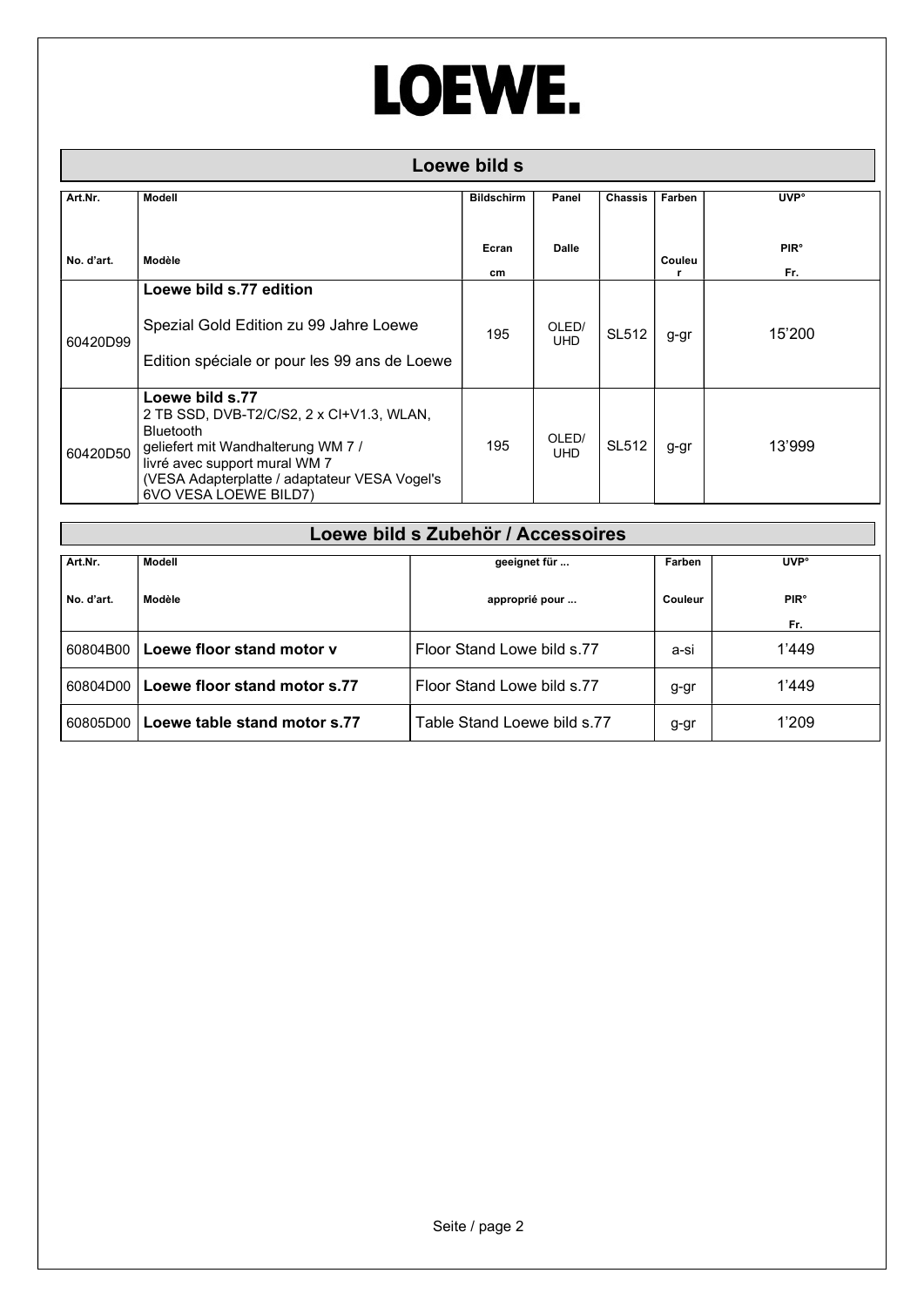#### NEW Loewe bild v

| Art.Nr.    | Modell                                                                                 | <b>Bildschirm</b> | Panel               | <b>Chassis</b> | Farben  | <b>UVP</b> °                  |
|------------|----------------------------------------------------------------------------------------|-------------------|---------------------|----------------|---------|-------------------------------|
| No. d'art. | Modèle                                                                                 | Ecran<br>cm       | <b>Dalle</b>        |                | Couleur | <b>PIR<sup>°</sup></b><br>Fr. |
| 60410D50   | Loewe bild v.65 dr+<br>1 TB, DVB-T2/C/S2, 2 x CI+ 1.4; WLAN<br>inkl. Stand/Sound       | 164               | OLED/<br><b>UHD</b> | <b>SL512</b>   | b-gr    | 5'990                         |
| 60411D50   | Loewe bild v.55 dr+<br>1 TB, DVB-T2/C/S2, 2 x CI+ 1.4; WLAN<br>inkl. Stand/Sound       | 139               | OLED/<br><b>UHD</b> | <b>SL512</b>   | b-gr    | 4'190                         |
| 60411D11   | NEW: Loewe bild v.55 (ohne dr+)<br>DVB-T2/C/S2, 2 x CI+ 1.4; WLAN<br>inkl. Stand/Sound | 139               | OLED/<br><b>UHD</b> | <b>SL512</b>   | b-gr    | 3'690                         |

| Loewe bild v Zubehör / Accessoires |                                                                             |                       |         |                               |  |  |  |  |
|------------------------------------|-----------------------------------------------------------------------------|-----------------------|---------|-------------------------------|--|--|--|--|
| Art.Nr.                            | <b>Modell</b>                                                               | geeignet für          | Farben  | <b>UVP</b> °                  |  |  |  |  |
| No. d'art.                         | Modèle                                                                      | approprié pour        | Couleur | <b>PIR<sup>°</sup></b><br>Fr. |  |  |  |  |
| 60804B00                           | Loewe floor stand motor y<br>benötigt/nécessite 60806D00                    | bild v.65 / bild v.55 | a-si    | 1'449                         |  |  |  |  |
| 60804D00                           | Loewe floor stand motor s.77<br>benötigt/nécessite 60806D00                 | bild v.65 / bild v.55 | g-gr    | 1'449                         |  |  |  |  |
| 60802D00                           | Loewe floor2ceiling stand<br>benötigt/nécessite 60808W00                    | bild v.65 / bild v.55 | b-gr    | 1'100                         |  |  |  |  |
| 60800D00                           | floor stand flex 43-65 basalt grey<br>incl. equipment board                 | bild v.65 / bild v.55 | b-gr    | 730                           |  |  |  |  |
| 73190D00                           | floor stand universal 43-65 basalt grey<br>inkl. Adapter / incl. adaptateur | bild v.65 / bild v.55 | b-gr    | 480                           |  |  |  |  |
| 60808W00                           | wall mount slim 432<br>inkl. Adapter / incl. adaptateur                     | bild v.65 / bild v.55 | bl      | 120                           |  |  |  |  |
| 60809W00                           | wall mount universal (32-65)                                                | bild v.65 / bild v.55 | bl      | 85                            |  |  |  |  |
| 72115W81                           | <b>Wallmount WM 67 NEW</b>                                                  | bild v.65 / bild v.55 |         | 75                            |  |  |  |  |
| 60806D00                           | Loewe adapter bild v stand s                                                | bild v.65 / bild v.55 |         | 140                           |  |  |  |  |
| 60811W00                           | NEW: Loewe spacer table stand v                                             | bild v.65 / bild v.55 |         | 80                            |  |  |  |  |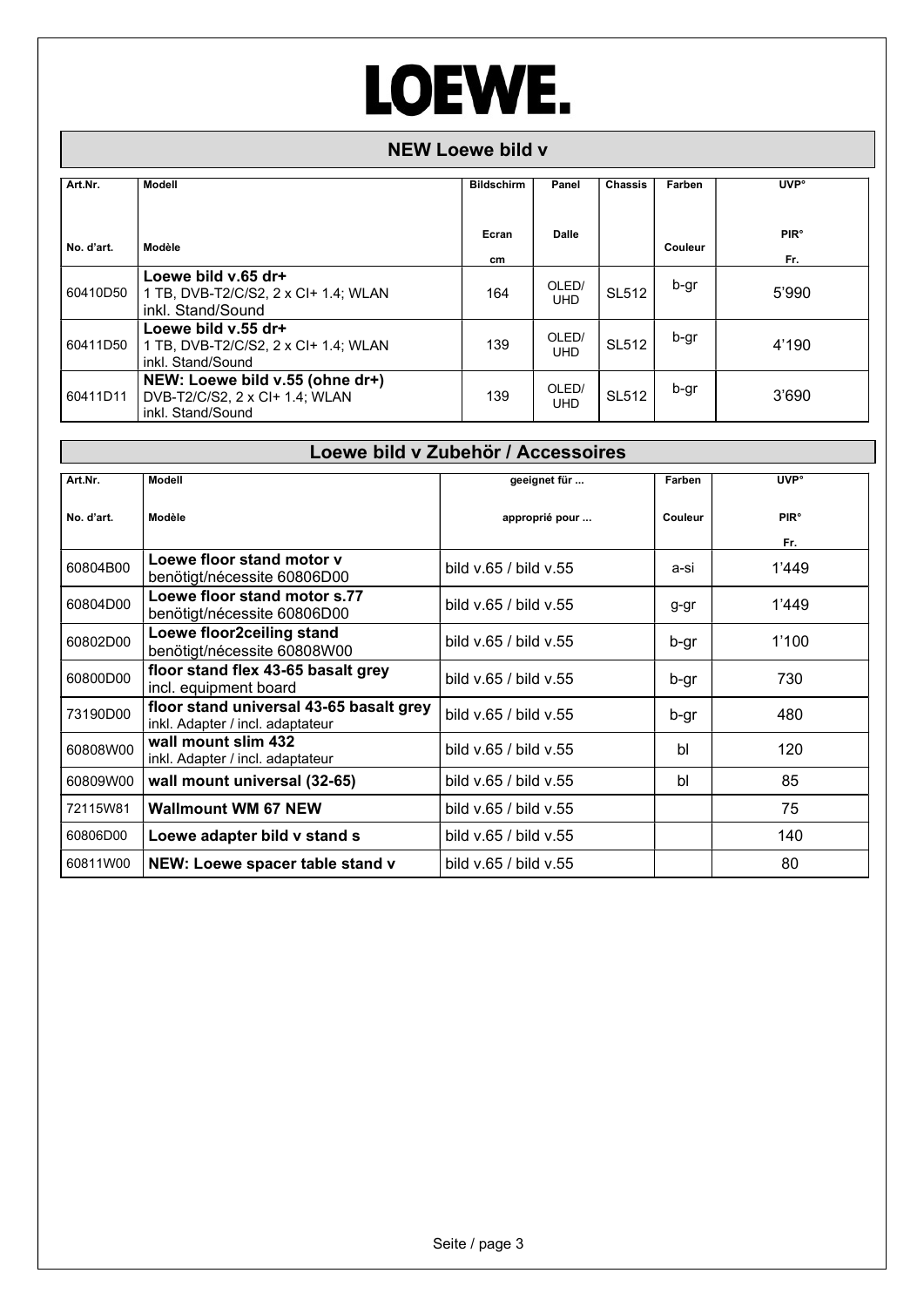#### Loewe bild i

| Art.Nr.    | Modell                                                                                            | <b>Bildschirm</b> | Panel               | <b>Chassis</b> | Farben  | <b>UVP</b> °                  |
|------------|---------------------------------------------------------------------------------------------------|-------------------|---------------------|----------------|---------|-------------------------------|
| No. d'art. | Modèle                                                                                            | Ecran<br>cm.      | Dalle               |                | Couleur | <b>PIR<sup>°</sup></b><br>Fr. |
| 60435D10   | Loewe bild i.65 dr+<br>1 TB, DVB-T2/C/S2, 1 x CI+ 1.4; WLAN<br>40W Music down firing, inkl. Stand | 164               | OLED/<br><b>UHD</b> | <b>SL750</b>   | b-gr    | 4'750                         |
| 60433D10   | Loewe bild i.55 dr+<br>1 TB, DVB-T2/C/S2, 1 x Cl+ 1.4; WLAN<br>40W Music down firing, inkl. Stand | 139               | OLED/<br><b>UHD</b> | <b>SL750</b>   | b-gr    | 3'750                         |
| 60431D50   | Loewe bild i.48 dr+<br>1 TB, DVB-T2/C/S2, 1 x CI+ 1.4; WLAN<br>40W Music down firing, inkl. Stand | 121               | OLED/<br><b>UHD</b> | <b>SL750</b>   | b-gr    | 3'290                         |
| 59212D00   | Loewe klang bar i<br>Soundbar to bild i. 80W Music, 8 driver                                      |                   |                     |                | b-gr    | 240                           |

|            | Loewe bild i Zubehör / Accessoires                          |                                   |         |                        |  |  |  |  |  |  |
|------------|-------------------------------------------------------------|-----------------------------------|---------|------------------------|--|--|--|--|--|--|
| Art.Nr.    | Modell                                                      | geeignet für                      | Farben  | <b>UVP</b> °           |  |  |  |  |  |  |
| No. d'art. | Modèle                                                      | approprié pour                    | Couleur | <b>PIR<sup>°</sup></b> |  |  |  |  |  |  |
|            |                                                             |                                   |         | Fr.                    |  |  |  |  |  |  |
| 60802D00   | Loewe floor2ceiling stand                                   | bild i.65 / bild i.55 / bild i.48 | b-gr    | 1'100                  |  |  |  |  |  |  |
| 60800D00   | floor stand flex 43-65 basalt grey<br>incl. equipment board | bild i.65 / bild i.55 / bild i.48 | b-gr    | 730                    |  |  |  |  |  |  |
| 60808W00   | wall mount slim 432<br>inkl. Adapter / incl. adaptateur     | bild i.65 / bild i.55             | bl      | 120                    |  |  |  |  |  |  |
| 60809W00   | wall mount universal (32-65)                                | bild v.65 / bild v.55             | bl      | 85                     |  |  |  |  |  |  |
| 72115W81   | <b>Wallmount WM 67 NEW</b>                                  | bild i.65 / bild i.55 / bild i.48 |         | 75                     |  |  |  |  |  |  |
| 60812D00   | NEW: Loewe spacer table stand i                             | bild i.65 / bild i.55 / bild i.48 |         | 80                     |  |  |  |  |  |  |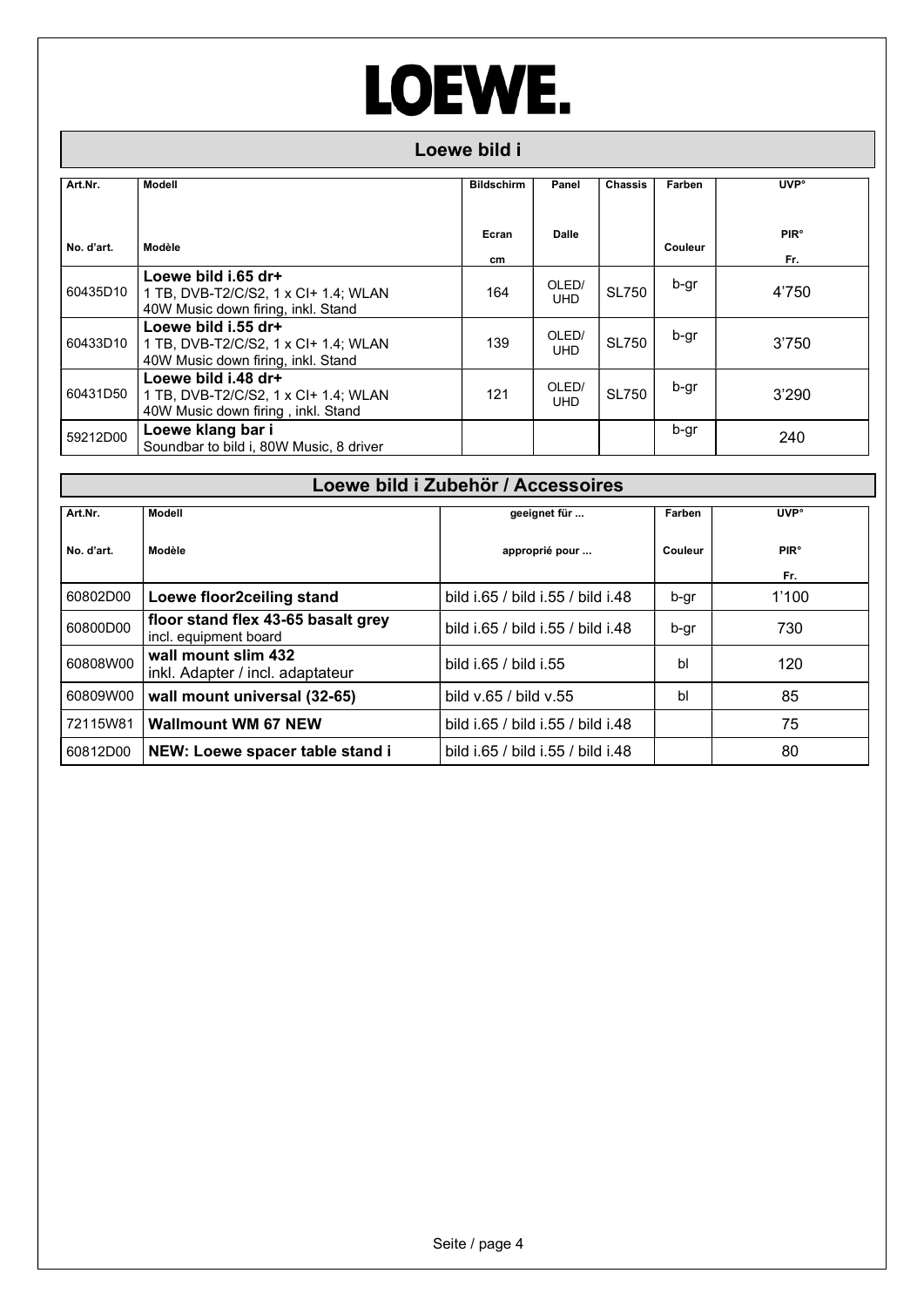#### Loewe bild 3 OLED

| Art.Nr.    | Modell                                                                                                              | <b>Bildschirm</b> | Panel               | <b>Chassis</b> | Farben  | <b>UVP</b> °                  |
|------------|---------------------------------------------------------------------------------------------------------------------|-------------------|---------------------|----------------|---------|-------------------------------|
| No. d'art. | Modèle                                                                                                              | Ecran<br>cm       | <b>Dalle</b>        |                | Couleur | <b>PIR<sup>°</sup></b><br>Fr. |
|            | Loewe bild 3.55 OLED<br>59482D80   DVB-T2/C/S2, 2 x CI+ 1.3, WLAN;<br>geliefert mit / avec Table Stand VESA 300x300 | 139               | OLED/<br><b>UHD</b> | <b>SL510</b>   | b-gr    | 3'290                         |

#### Loewe bild 3 OLED Zubehör / Accessoires

| Art.Nr.    | Modell                                                                      | geeignet für          | Farben       | <b>UVP</b> °                   |
|------------|-----------------------------------------------------------------------------|-----------------------|--------------|--------------------------------|
| No. d'art. | Modèle                                                                      | approprié pour        | Couleur      | <b>PIR</b> <sup>°</sup><br>Fr. |
| 60802D00   | Loewe floor2ceiling stand<br>benötigt/nécessite 71391T20                    | bild 3.55 OLED        | b-gr         | 1'100                          |
| 60800D00   | floor stand flex 43-65 basalt grey<br>incl. equipment board                 | bild 3.55 OLED        | b-gr         | 730                            |
| 73190D00   | floor stand universal 43-65 basalt grey<br>inkl. Adapter / incl. adaptateur | bild 3.55 OLED        | b-gr         | 480                            |
| 60809W00   | wall mount universal (32-65)                                                | bild v.65 / bild v.55 | $\mathsf{b}$ | 85                             |
| 72115W81   | <b>Wallmount WM 67 NEW</b>                                                  | bild 3.55 OLED        |              | 75                             |
| 71391T20   | <b>Wall Mount Slim/VESA Size 300</b>                                        | bild 3.55 OLED        |              | 85                             |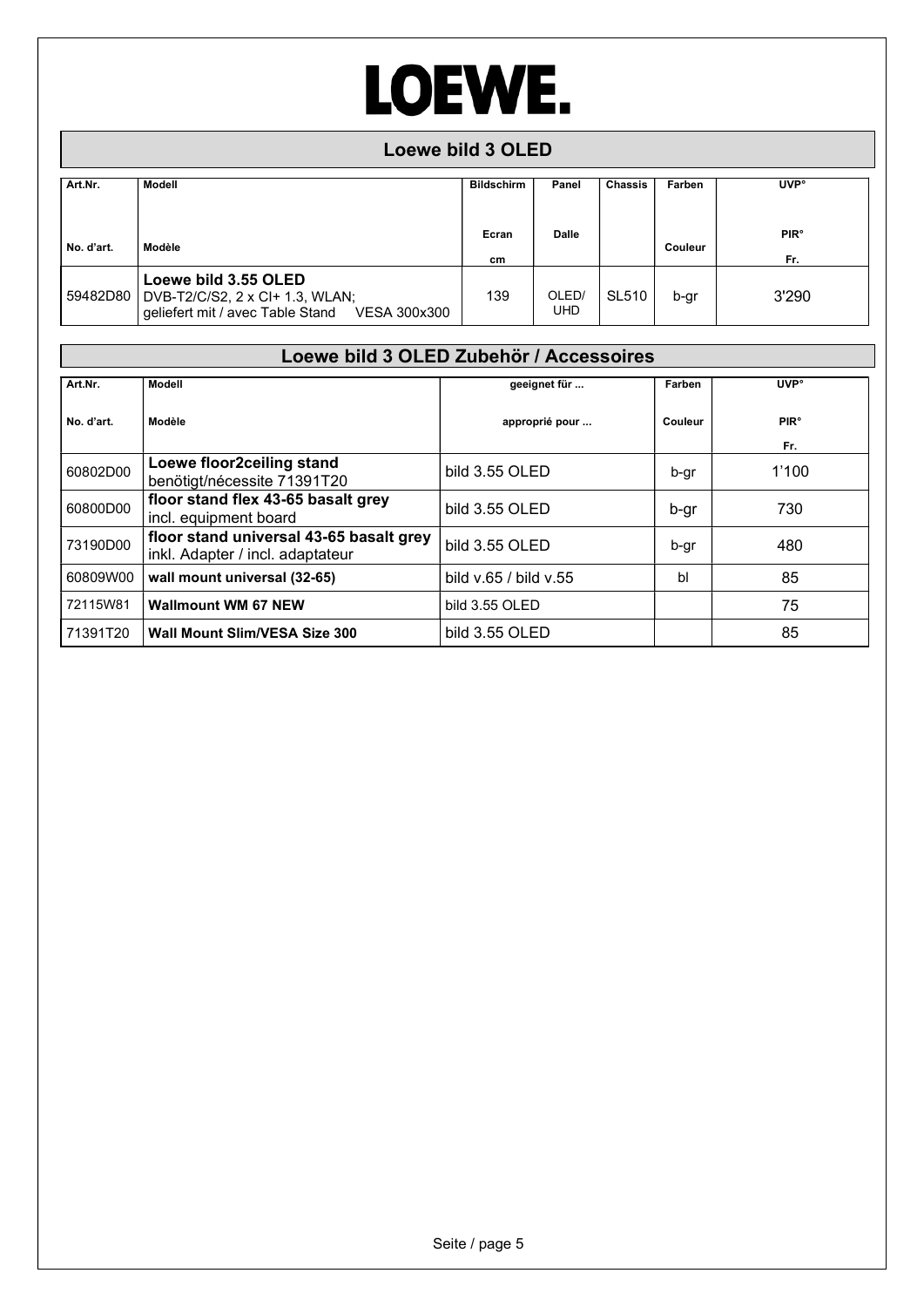|            | Loewe bild c                                                                                       |                   |                    |                |         |                               |  |  |  |  |
|------------|----------------------------------------------------------------------------------------------------|-------------------|--------------------|----------------|---------|-------------------------------|--|--|--|--|
| Art.Nr.    | Modell                                                                                             | <b>Bildschirm</b> | Panel              | <b>Chassis</b> | Farben  | <b>UVP</b> °                  |  |  |  |  |
| No. d'art. | Modèle                                                                                             | Ecran<br>cm       | Dalle              |                | Couleur | <b>PIR<sup>°</sup></b><br>Fr. |  |  |  |  |
| 60442D90   | Loewe bild c.43<br>DVB-T2/C/S2, 1 x CI+ 1.4, WLAN<br>geliefert mit / avec Table Stand VESA 300x300 | 108               | LCD/<br>UHD        | <b>SL730</b>   | b-gr    | 1'950                         |  |  |  |  |
| 60440D80   | Loewe bild c.32<br>DVB-T2/C/S2, 1 x CI+ 1.4, WLAN<br>qeliefert mit / avec Table Stand VESA 200x200 | 81                | LCD/<br><b>FHD</b> | <b>SL710</b>   | b-gr    | 1'699                         |  |  |  |  |

|            | Loewe bild 3 Zubehör / Accessoires                                                 |                    |         |                               |  |  |  |  |  |  |
|------------|------------------------------------------------------------------------------------|--------------------|---------|-------------------------------|--|--|--|--|--|--|
| Art.Nr.    | <b>Modell</b>                                                                      | geeignet für       | Farben  | <b>UVP</b> °                  |  |  |  |  |  |  |
| No. d'art. | Modèle                                                                             | approprié pour     | Couleur | <b>PIR<sup>°</sup></b><br>Fr. |  |  |  |  |  |  |
| 60802D00   | Loewe floor2ceiling stand<br>benötigt/nécessite 60808W00 (c.43)<br>60807W00 (c.32) | bild $c.43 / c.32$ | b-gr    | 1'100                         |  |  |  |  |  |  |
| 73190D00   | floor stand universal 43-65 basalt grey<br>inkl. Adapter / incl. adaptateur        | bild $c.43$        | b-gr    | 480                           |  |  |  |  |  |  |
| 72435Q00   | FS 32 43                                                                           | bild c.43 / c.32   |         | 340                           |  |  |  |  |  |  |
| 60808W00   | wall mount slim 432<br>inkl. Adapter / incl. adaptateur                            | bild c.43          | bl      | 120                           |  |  |  |  |  |  |
| 60807W00   | wall mount slim 221<br>inkl. Adapter / incl. adaptateur                            | bild c.32          | bl      | 110                           |  |  |  |  |  |  |
| 60809W00   | wall mount universal (32-65)                                                       | bild $c.43 / c.32$ | bl      | 85                            |  |  |  |  |  |  |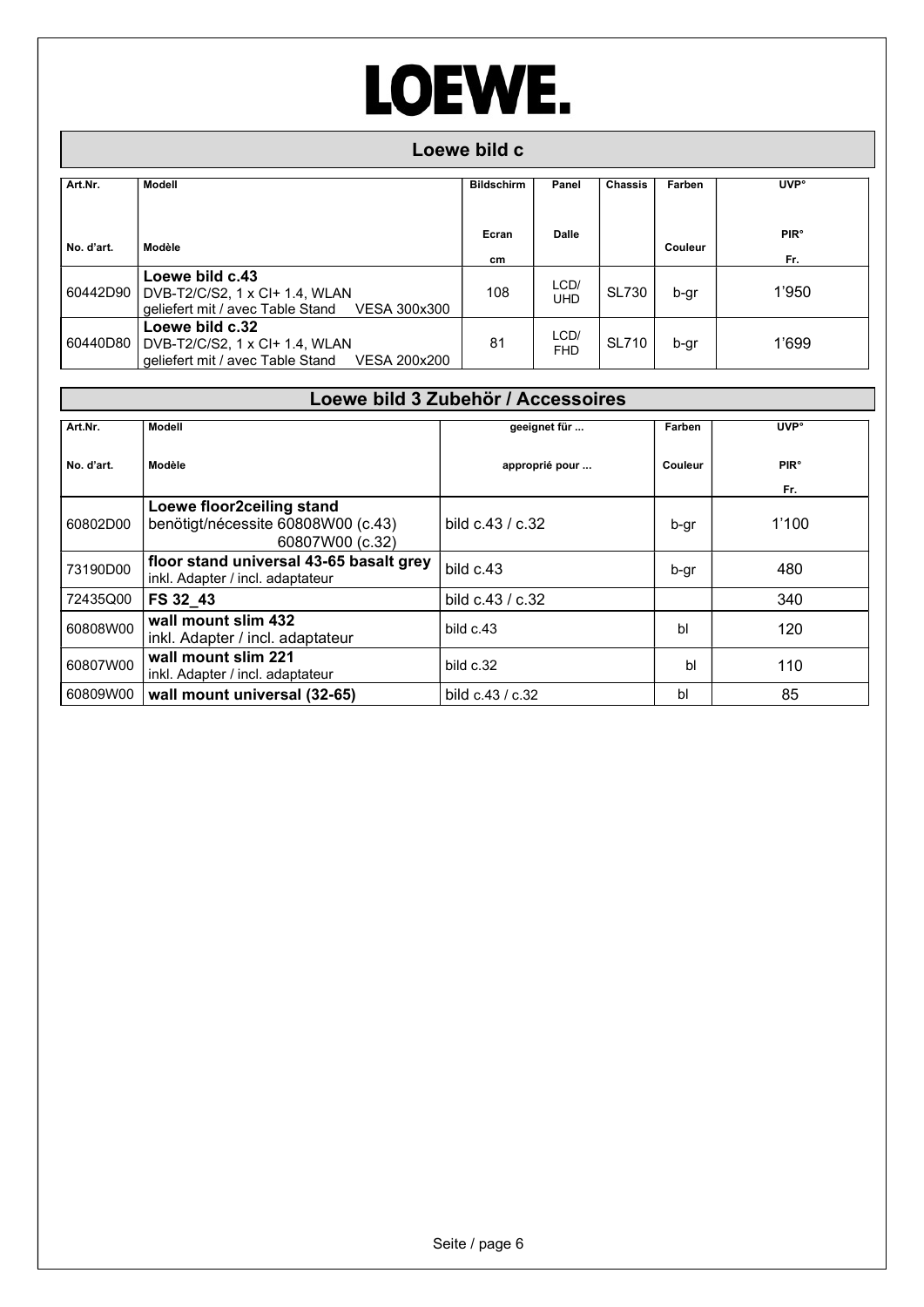### Loewe bild 3

| Art.Nr.    | Modell                                                                                                    | <b>Bildschirm</b> | Panel              | <b>Chassis</b> | Farben  | <b>UVP</b> °                  |
|------------|-----------------------------------------------------------------------------------------------------------|-------------------|--------------------|----------------|---------|-------------------------------|
|            |                                                                                                           |                   |                    |                |         |                               |
| No. d'art. | Modèle                                                                                                    | Ecran<br>cm       | <b>Dalle</b>       |                | Couleur | <b>PIR<sup>°</sup></b><br>Fr. |
| 59438D91   | Loewe bild 3.49 UHD<br>DVB-T2/C/S2, 2 x CI+ 1.3, WLAN<br>geliefert mit / avec Table Stand<br>VESA 200x200 | 126               | LCD/<br>UHD        | <b>SL510</b>   | b-gr    | 2'400                         |
| 59439D91   | Loewe bild 3.43 UHD<br>DVB-T2/C/S2, 2 x CI+ 1.3, WLAN<br>geliefert mit / avec Table Stand<br>VESA 200x200 | 108               | LCD/<br><b>UHD</b> | <b>SL510</b>   | b-gr    | 1'800                         |

| Loewe bild 3 Zubehör / Accessoires |                                                                                    |                    |         |                        |  |  |  |  |  |
|------------------------------------|------------------------------------------------------------------------------------|--------------------|---------|------------------------|--|--|--|--|--|
| Art.Nr.                            | <b>Modell</b>                                                                      | geeignet für       | Farben  | <b>UVP</b> °           |  |  |  |  |  |
| No. d'art.                         | Modèle                                                                             | approprié pour     | Couleur | <b>PIR<sup>°</sup></b> |  |  |  |  |  |
| 60802D00                           | Loewe floor2ceiling stand<br>benötigt/nécessite 71389W00 (3.49)<br>71389W00 (3.43) | bild $3.49 / 3.43$ | b-gr    | Fr.<br>1'100           |  |  |  |  |  |
| 60800D00                           | floor stand flex 43-65 basalt grey<br>incl. equipment board                        | bild 3.55 OLED     | b-gr    | 730                    |  |  |  |  |  |
| 73190D00                           | floor stand universal 43-65 basalt grey<br>inkl. Adapter / incl. adaptateur        | bild 3.49 / 3.43   | b-gr    | 480                    |  |  |  |  |  |
| 72435Q00                           | FS 32 43                                                                           | bild 3.43          |         | 340                    |  |  |  |  |  |
| 60809W00                           | wall mount universal (32-65)                                                       | bild 3.49 / 3.43   | bl      | 85                     |  |  |  |  |  |
| 72115W81                           | <b>Wallmount WM 67 NEW</b>                                                         | bild 3.49 / 3.43   |         | 75                     |  |  |  |  |  |
| 71363B00<br>+71389W00              | Wall Mount Isoflex 32-55<br>inkl. Adapter / incl. adaptateur                       | bild $3.49 / 3.43$ | alu-si  | 570                    |  |  |  |  |  |
| 71389W00                           | <b>Wall Mount Slim/VESA Size 200</b>                                               | bild 3.49 / 3.43   |         | 85                     |  |  |  |  |  |

|                      |                                                               | Loewe TV Zubehör / Accessoires                                         |             |                               |
|----------------------|---------------------------------------------------------------|------------------------------------------------------------------------|-------------|-------------------------------|
| Art.Nr.              | <b>Modell</b>                                                 | geeignet für                                                           | Farben      | <b>UVP</b> °                  |
| No. d'art.           | Modèle                                                        | approprié pour                                                         | Couleur     | <b>PIR<sup>°</sup></b><br>Fr. |
| 89900D88<br>89900A88 | <b>Loewe Assist</b>                                           | Remote control with new<br>packaging                                   | g-gr<br>alu | via Telion Service            |
| 89900D00<br>89900A00 | <b>Loewe Assist</b><br>(vorprogrammiert für Swisscom<br>TV2.0 | optional remote control                                                | g-gr<br>alu | via Telion Service            |
| 72150080             | <b>Adapter Micro-AV/25CM/Scart</b><br>$(3$ Units)             | for all SL3xx/SL4xx models                                             |             | 75                            |
| 70533082             | Converter RJ12/5M/IR (3 units)                                | controlling of external Settop-Boxes<br>trough chassis SL3xx/SL4/SL4xx |             | 70                            |
| 72155080             | Adapter Micro-AV/25cm/VGA<br>$(3 \text{ units})$              | Center-IN Cable for SL5xx                                              |             | 75                            |
| 73110001             | <b>Mimi Defined Voucher-Code</b>                              | Voucher-Code for Mimi                                                  |             | 109                           |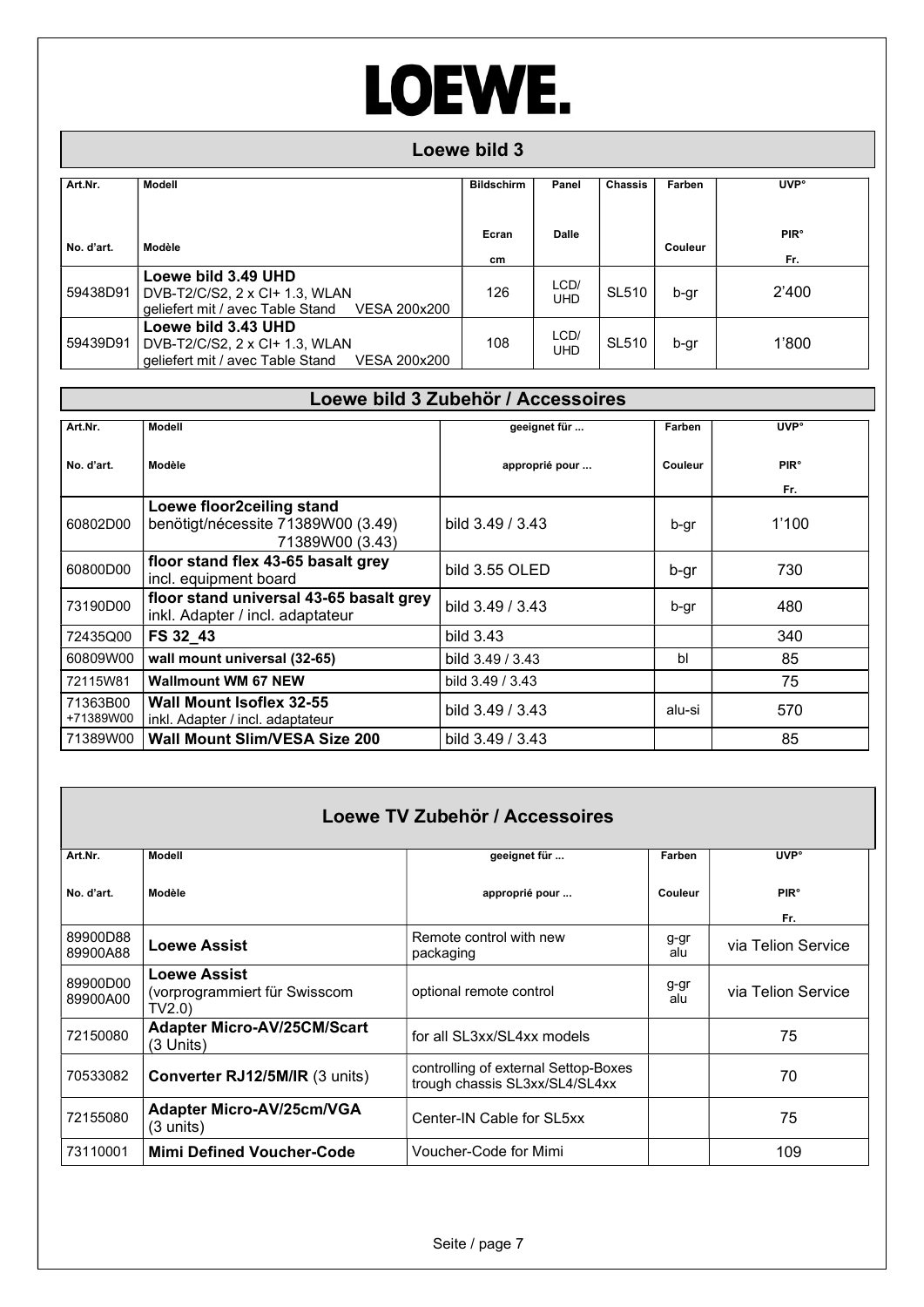|                         |                | <b>Loewe Audio</b>                                                                                                                                          |              |                        |
|-------------------------|----------------|-------------------------------------------------------------------------------------------------------------------------------------------------------------|--------------|------------------------|
| <b>NEW: Loewe Radio</b> |                |                                                                                                                                                             |              |                        |
| Art.Nr.                 | Modell         | Ausführung                                                                                                                                                  | Farben       | <b>UVP</b> °           |
| No. d'art.              | Modèle         | <b>Finition</b>                                                                                                                                             | Couleur      | <b>PIR<sup>°</sup></b> |
| 60607D10                | Loewe klang s1 | Smart Radio mit DAB/FM/Internetradio/<br>Bluetooth/Streaming, 2x20 W                                                                                        | b-gr         | Fr.<br>549             |
| 60607S10                |                | Smart Radio avec DAB/FM/Radio Internet/<br>Bluetooth/Streaming, 2x20 W                                                                                      | l-gr         |                        |
| 60608D10<br>60608S10    | Loewe klang s3 | Smart Radio mit DAB/FM/Internetradio/<br>Bluetooth/Streaming und CD, 2x30 W<br>Smart Radio avec DAB/FM/Radio Internet/<br>Bluetooth/Streaming et CD, 2x30 W | b-gr<br>l-gr | 799                    |

|            | <b>NEW: Loewe Audio Multiroom</b>               |                                                                     |         |                               |
|------------|-------------------------------------------------|---------------------------------------------------------------------|---------|-------------------------------|
| Art.Nr.    | Modell                                          | Ausführung                                                          | Farben  | <b>UVP</b> <sup>o</sup>       |
| No. d'art. | Modèle                                          | <b>Finition</b>                                                     | Couleur | <b>PIR<sup>°</sup></b><br>Fr. |
| 56221S00   | Loewe klang bar5 mr<br>Soundbar inkl. Subwoofer | 800W, 3x HDMI, Multiroom<br>Google Chromecast & Apple AirPlay 2     | b-gr    | 1'899                         |
| 60604D10   | Loewe klang mr1<br>Multiroom Speaker, incl. WM  | 30W, Bluetooth, DTS Play-Fi<br>Google Chromecast & Apple AirPlay 2  | b-gr    | 359                           |
| 60605D10   | Loewe klang mr3<br><b>Multiroom Speaker</b>     | 150W, Bluetooth, DTS Play-Fi<br>Google Chromecast & Apple AirPlay 2 | b-gr    | 659                           |
| 60606D10   | Loewe klang mr5<br>Multiroom Speaker            | 180W, Bluetooth, DTS Play-Fi<br>Google Chromecast & Apple AirPlay 2 | b-gr    | 779                           |

|            | <b>Loewe Audio Home System - SALE</b> |                                                                                                                                                                           |         |                               |
|------------|---------------------------------------|---------------------------------------------------------------------------------------------------------------------------------------------------------------------------|---------|-------------------------------|
| Art.Nr.    | Modell                                | Ausführung                                                                                                                                                                | Farben  | <b>UVP</b> °                  |
| No. d'art. | Modèle                                | <b>Finition</b>                                                                                                                                                           | Couleur | <b>PIR<sup>°</sup></b><br>Fr. |
| 56221S00   | Loewe klang 5<br>(Paar/la paire)      | Wireless active speaker                                                                                                                                                   | l-gr    | 4'870                         |
| 56224S00   | Loewe klang 5 subwoofer               | Leistungsfähiger Aktiv-Subwoofer<br>Gesamtleistung 300 W (Sinus)<br>Subwoofer actif puissant<br>Puissance globale de 300 W (Sinus)                                        | l-gr    | 1'800                         |
| 56222W00   | Loewe klang link                      | wireless active transmitter for Loewe<br>klang 5 / klang 9                                                                                                                | bl      | 360                           |
| 56223S00   | Loewe klang 1<br>(Paar / la paire)    | Satellite Speakers<br>1 Weg geschlossen; 60 Watt (max.)<br>Ü-Bereich $135$ Hz $-$ 20 kHz(-6dB)<br>1 voie, fermé; 60 watts (max.)<br>Bande passante: 135 Hz - 20 kHz(-6dB) | l-gr    | 600                           |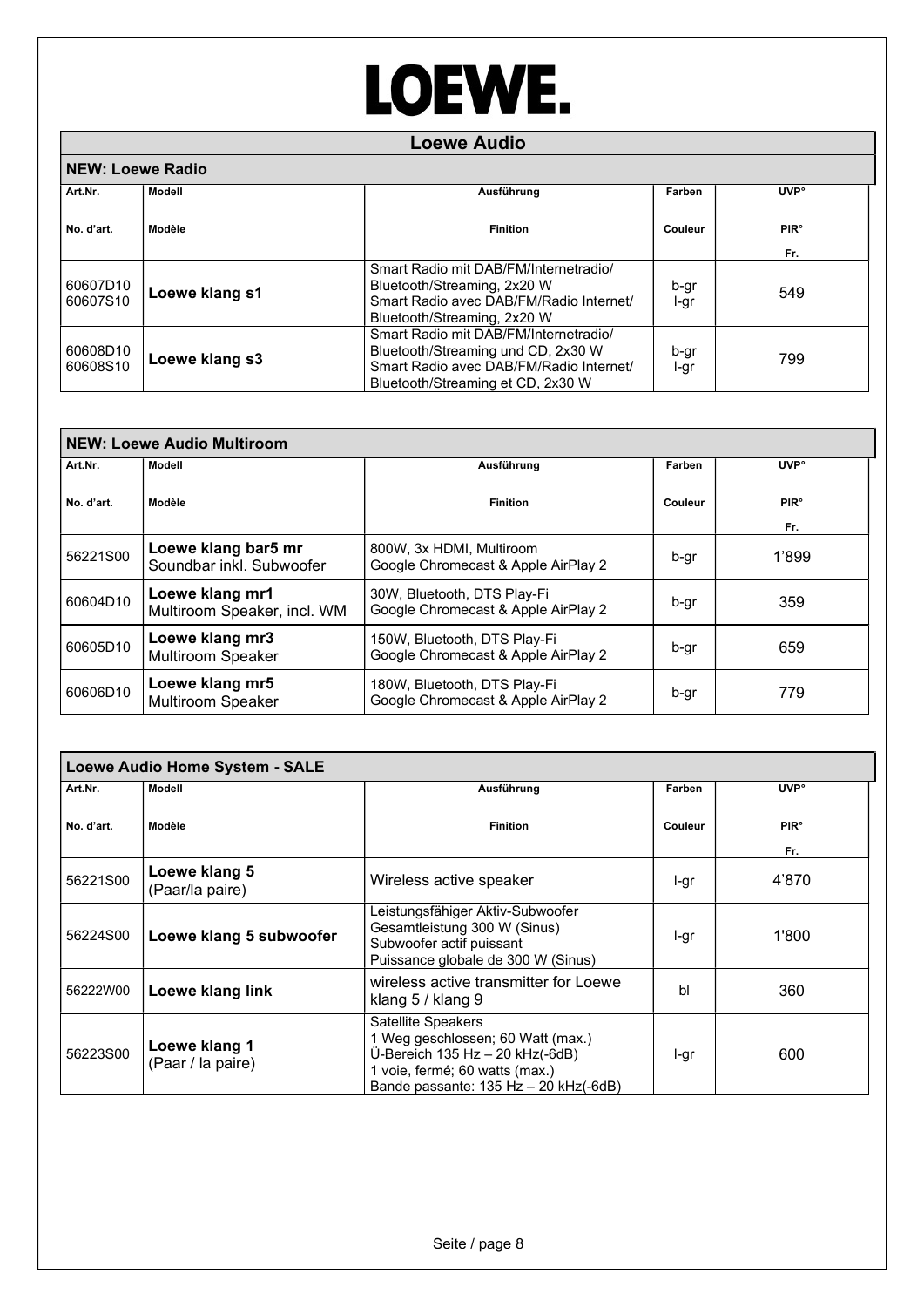|            |                                                          | Loewe Audio Zubehör / accessoires                                                                             |         |                               |
|------------|----------------------------------------------------------|---------------------------------------------------------------------------------------------------------------|---------|-------------------------------|
| Art.Nr.    | Modell                                                   | geeignet für                                                                                                  | Farben  | <b>UVP</b> °                  |
| No. d'art. | Modèle                                                   | approprié pour                                                                                                | Couleur | <b>PIR<sup>°</sup></b><br>Fr. |
| 72585S00   | Loewe FS klang 1 (Paar / la paire)                       | Floor Stand to Loewe klang 1                                                                                  |         | 180                           |
| 89954101   | <b>Audio Link Adapter</b><br>9pin+5.1Out+Center In 30 cm | Adapter for connecting TV sets to<br>homecinema sets or to use the TV as<br>centerspeaker (espec. Connect ID) |         | 35                            |
| 60810W00   | NEW: wall mount klang bar                                | Wall mount klang bar5                                                                                         |         | 80                            |
| 60811W00   | NEW: Loewe spacer table stand v                          | bild v.65 / bild v.55 with klang<br>bar5                                                                      |         | 80                            |
| 60812D00   | NEW: Loewe spacer table stand i                          | bild i.65 / bild i.55 / bild i.48 with<br>klang bar5                                                          |         | 80                            |